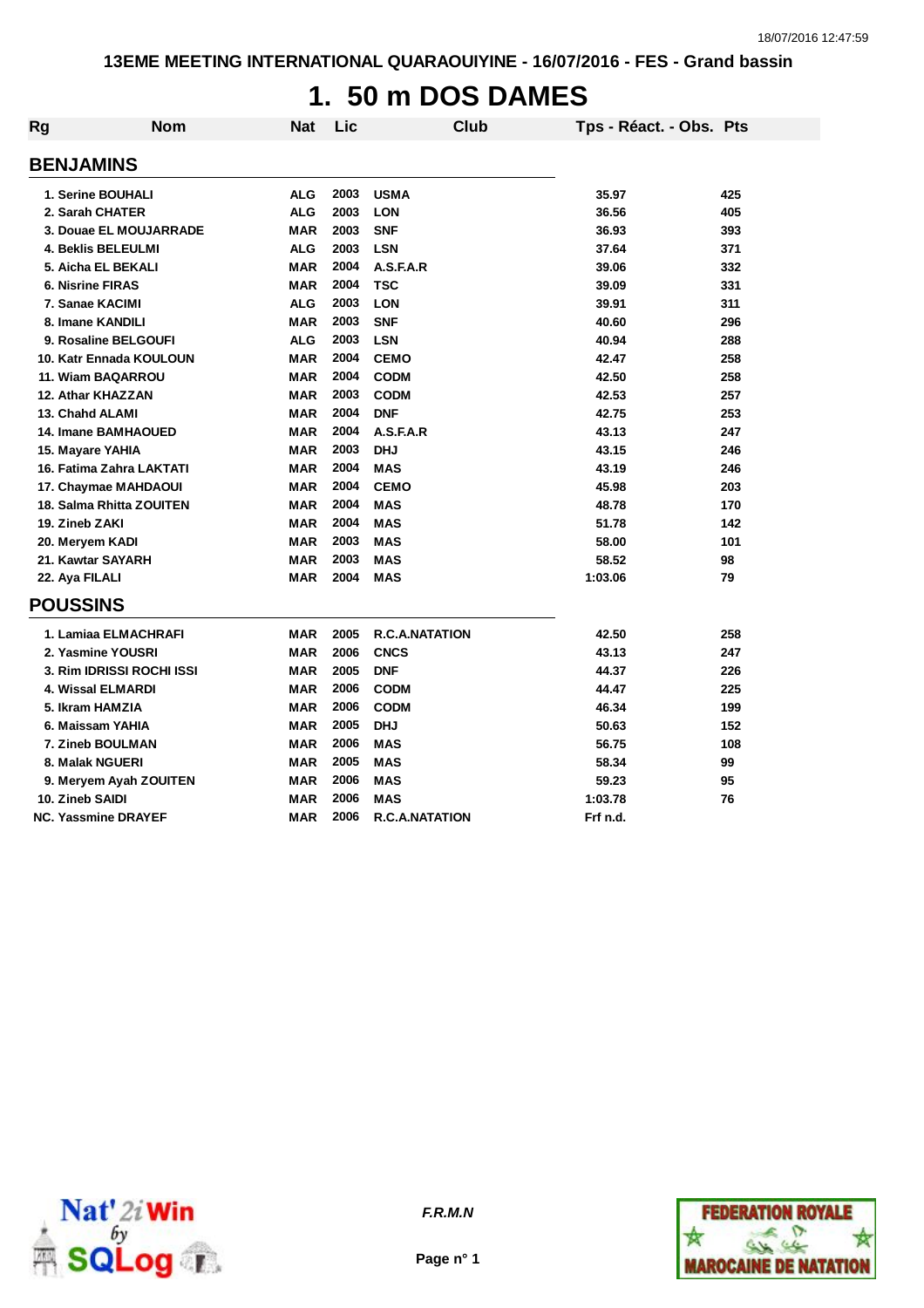#### **2. 50 m DOS MESSIEURS**

| <b>Rg</b> | <b>Nom</b>                                | <b>Nat</b> | Lic  | <b>Club</b>           | Tps - Réact. - Obs. Pts |     |
|-----------|-------------------------------------------|------------|------|-----------------------|-------------------------|-----|
|           | <b>MINIMES</b>                            |            |      |                       |                         |     |
|           | 1. Abdeljabbar REGRAGUI                   | MAR        | 2001 | <b>CODM</b>           | 29.03                   | 568 |
|           | 2. Mouiz SAHLI                            | <b>ALG</b> | 2002 | <b>LSN</b>            | 30.38                   | 495 |
|           | 3. Med Yassine BOUKHARI                   | <b>MAR</b> | 2001 | <b>CODM</b>           | 31.09                   | 462 |
|           | <b>4. Driss BENCHEIKH</b>                 | <b>MAR</b> | 2001 | <b>USF</b>            | 32.92                   | 389 |
|           | 5. Omar Ahmed ZOUITEN                     | <b>MAR</b> | 2002 | <b>MAS</b>            | 32.97                   | 387 |
|           | 6. Djamel LAGAGNA                         | ALG        | 2001 | <b>LSN</b>            | 33.42                   | 372 |
|           | 7. Ilyas BOUDENE                          | <b>MAR</b> | 2001 | <b>MAS</b>            | 34.13                   | 349 |
|           | 7. Omar FILALI                            | <b>MAR</b> | 2001 | <b>USF</b>            | 34.13                   | 349 |
|           | 9. Luis DIAZ RUIZ                         | <b>ESP</b> | 2002 | <b>HUELVA</b>         | 36.97                   | 275 |
|           | 10. Saad LAKHLALKI                        | <b>MAR</b> | 2002 | <b>CSE</b>            | 38.31                   | 247 |
|           | 10. Ismail DEBBAGH                        | <b>MAR</b> | 2001 | <b>MAS</b>            | 38.31                   | 247 |
|           | 12. Aymane BADIS                          | <b>MAR</b> | 2001 | <b>SNF</b>            | 40.83                   | 204 |
|           | 13. Oussama IGHOUD                        | <b>MAR</b> | 2002 | <b>UNO</b>            | 42.20                   | 184 |
|           | 14. Youssef MBASSO                        | <b>MAR</b> | 2002 | <b>UNO</b>            | 44.78                   | 154 |
|           | <b>BENJAMINS</b>                          |            |      |                       |                         |     |
|           |                                           |            |      |                       |                         |     |
|           | 1. Rayane AMAR KHODJA                     | ALG        | 2003 | <b>USMA</b>           | 32.34                   | 410 |
|           | <b>2. Anis ZEROUNI</b>                    | ALG        | 2003 | <b>USMA</b>           | 33.44                   | 371 |
|           | 3. Taha Rayane ZIDELKHIR                  | ALG        | 2003 | <b>LSN</b>            | 34.00                   | 353 |
|           | 4. Allaeddine MEDJILI                     | ALG        | 2003 | <b>LSN</b>            | 34.72                   | 332 |
|           | 5. Adnane BENADADA                        | <b>MAR</b> | 2003 | <b>SNF</b>            | 36.91                   | 276 |
|           | 6. Walid RHZAL                            | <b>MAR</b> | 2003 | <b>UNO</b>            | 38.63                   | 241 |
|           | 7. Abderrahmen DJELOULI                   | <b>ALG</b> | 2003 | <b>LON</b>            | 38.66                   | 240 |
|           | 8. Soufiane AZFAR                         | <b>MAR</b> | 2004 | <b>USF</b>            | 39.02                   | 233 |
|           | 9. Mohamed Mounib TOUATI                  | <b>MAR</b> | 2003 | <b>CODM</b>           | 39.59                   | 223 |
|           | 10. Aymen TAJEDDINE                       | <b>MAR</b> | 2003 | <b>CNCS</b>           | 40.53                   | 208 |
|           | 11. Aymane HAOULANI                       | MAR        | 2003 | <b>CODM</b>           | 40.72                   | 205 |
|           | <b>12. Abdelouarite GHILANE ELHASSANI</b> | <b>MAR</b> | 2003 | <b>R.C.A.NATATION</b> | 41.50                   | 194 |
|           | 13. Mohamed Badr OUAMMOU                  | MAR        | 2004 | <b>WAC</b>            | 41.94                   | 188 |
|           | <b>14. Walid EL BOURAKKADI</b>            | MAR        | 2003 | <b>SNF</b>            | 41.97                   | 187 |
|           | <b>15. Mohammed Amine CHETOUANE</b>       | MAR        | 2003 | <b>CEMO</b>           | 42.06                   | 186 |
|           | 16. Zakaria NAJAH                         | <b>MAR</b> | 2003 | <b>CEMO</b>           | 42.59                   | 179 |
|           | 17. Saad ALEM                             | <b>MAR</b> | 2004 | <b>MAS</b>            | 46.29                   | 140 |
|           | 18. Houssam IGHOUD                        | MAR        | 2003 | <b>UNO</b>            | 53.41                   | 91  |
|           | <b>19. Adil NOUIRA</b>                    | MAR        | 2004 | KAC                   | 55.16                   | 82  |
|           | <b>20. Yassine MAKNASSI SALIME</b>        | MAR        | 2004 | <b>MAS</b>            | 1:04.65                 | 51  |
|           | 21. Idriss EL M'BARKI KADIRI              | <b>MAR</b> | 2004 | <b>KAC</b>            | 1:10.56                 | 39  |
|           | <b>NC. Mohamed Racime OUARAS</b>          | ALG        | 2003 | <b>LON</b>            | Dsq NI                  | 0   |
|           | <b>NC. Othmane ZAITOUNE</b>               | MAR        | 2004 | <b>MAS</b>            | Dsq NI                  | 0   |
|           | <b>POUSSINS</b>                           |            |      |                       |                         |     |
|           | 1. Aymane TLEMCANI                        | MAR        | 2006 | <b>DNF</b>            | 42.61                   | 179 |
|           | 2. Nouh ZAROUKI                           | <b>MAR</b> | 2005 | <b>UNO</b>            | 42.84                   | 176 |
|           | 3. Ahmed BENNANI                          | MAR        | 2006 | <b>CODM</b>           | 43.34                   | 170 |
|           | 4. Mehdi ZEHNOUNI                         | <b>MAR</b> | 2005 | <b>DHJ</b>            | 44.05                   | 162 |
|           | 5. Ayman BOUCETTA                         | <b>MAR</b> | 2005 | <b>CNN</b>            | 44.09                   | 162 |
|           | 6. Nizar SALMI                            | <b>MAR</b> | 2006 | <b>CODM</b>           | 46.09                   | 141 |
|           | 7. Mohamed Salah Eddine RAHHOU            | MAR        | 2005 | <b>UNO</b>            | 47.38                   | 130 |
|           | 8. Ismail ALEM                            | MAR        | 2005 | MAS                   | 47.48                   | 129 |
|           | 9. Boubker SAYARH                         | MAR        | 2005 | MAS                   | 57.45                   | 73  |
|           | 10. Mouhamed DOUKALI                      | MAR        | 2006 | <b>KAC</b>            | 1:06.36                 | 47  |
|           | 11. Adam ARFAQ                            | MAR        | 2006 | MAS                   | 1:10.84                 | 39  |



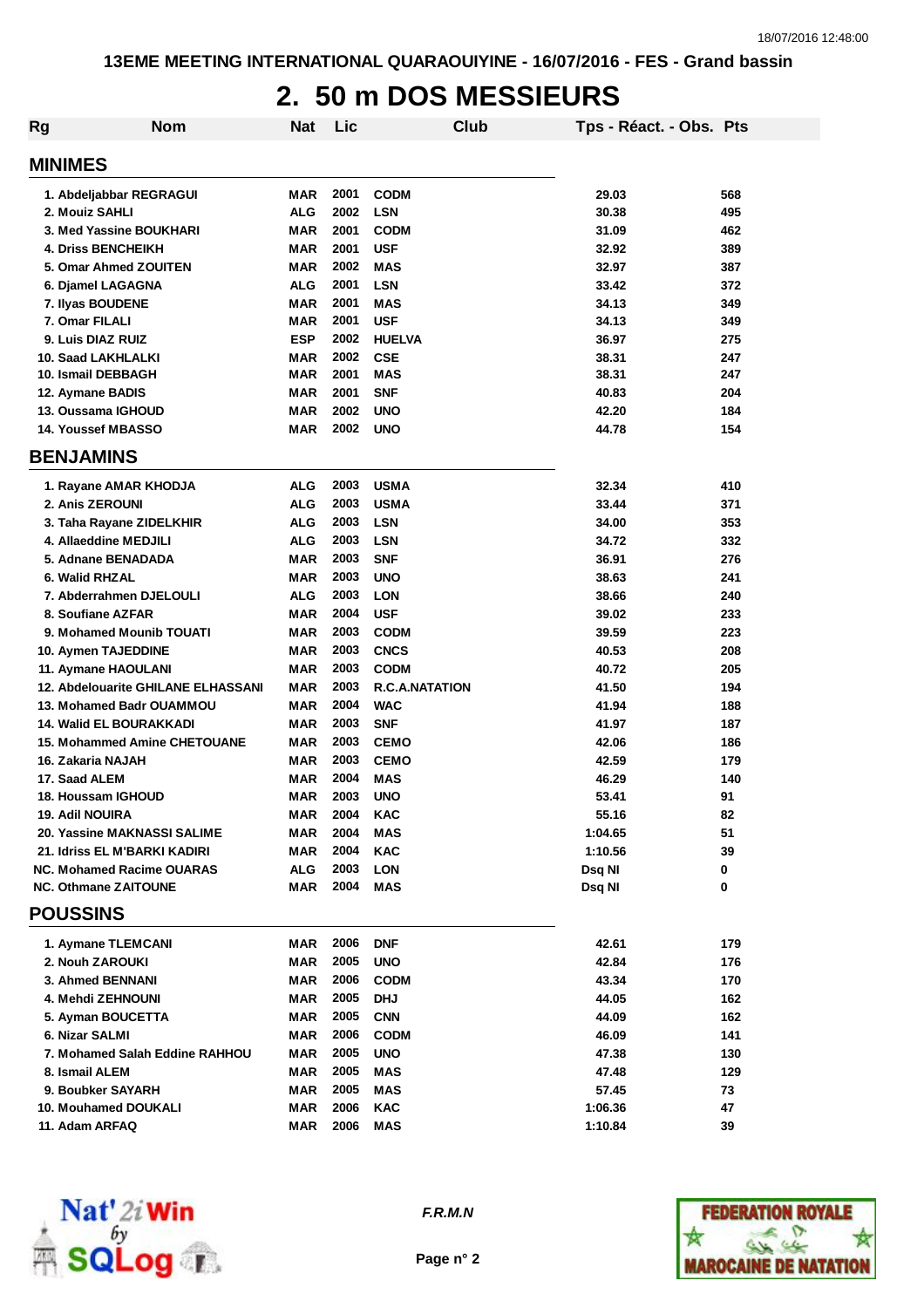### **3. 50 m BRASSE DAMES**

| Rg | <b>Nom</b>                   | <b>Nat</b> | Lic  | Club                  | Tps - Réact. - Obs. Pts |     |
|----|------------------------------|------------|------|-----------------------|-------------------------|-----|
|    | <b>MINIMES</b>               |            |      |                       |                         |     |
|    | 1. Hiba LAKNIT               | MAR        | 2002 | <b>CODM</b>           | 35.13                   | 613 |
|    | 2. Meryem RHLIL              | <b>MAR</b> | 2001 | <b>CODM</b>           | 41.41                   | 374 |
|    | 3. Aya EL HAOUAT             | <b>MAR</b> | 2001 | <b>MAS</b>            | 41.50                   | 371 |
|    | 4. Lina RODRIGUEZ            | <b>ESP</b> | 2002 | <b>HUELVA</b>         | 42.29                   | 351 |
|    | 5. Yasmine BOUSLIM           | <b>MAR</b> | 2002 | <b>TSC</b>            | 43.48                   | 323 |
|    | 6. Aya ADIANNA               | <b>MAR</b> | 2002 | <b>SNF</b>            | 44.13                   | 309 |
|    | 7. Meriem MAHMOUDI           | <b>MAR</b> | 2001 | <b>SNF</b>            | 44.50                   | 301 |
|    | <b>BENJAMINS</b>             |            |      |                       |                         |     |
|    | 1. Amina GHECHAM             | ALG        | 2003 | <b>USMA</b>           | 38.64                   | 460 |
|    | 2. Nisrine FIRAS             | <b>MAR</b> | 2004 | <b>TSC</b>            | 40.00                   | 415 |
|    | 3. Aya ICHOU                 | <b>MAR</b> | 2004 | <b>R.C.A.NATATION</b> | 40.38                   | 403 |
|    | 4. Sanae KACIMI              | ALG        | 2003 | <b>LON</b>            | 40.85                   | 389 |
|    | 5. Beklis BELEULMI           | <b>ALG</b> | 2003 | <b>LSN</b>            | 40.97                   | 386 |
|    | 6. Athar KHAZZAN             | <b>MAR</b> | 2003 | <b>CODM</b>           | 41.95                   | 360 |
|    | 7. Hiba SOUIHEL              | <b>MAR</b> | 2003 | <b>WAC</b>            | 42.18                   | 354 |
|    | 8. Meryem AIT BENALI         | <b>MAR</b> | 2004 | <b>CODM</b>           | 42.88                   | 337 |
|    | 9. Malak BOUKILI             | <b>MAR</b> | 2004 | <b>CEMO</b>           | 43.83                   | 315 |
|    | 10. Rahma Norhene OUSATI     | <b>ALG</b> | 2003 | <b>LON</b>            | 44.38                   | 304 |
|    | 11. Douae EL MOUJARRADE      | MAR        | 2003 | <b>SNF</b>            | 44.70                   | 297 |
|    | <b>12. Kamilia MAALOUF</b>   | MAR        | 2004 | <b>WAC</b>            | 45.73                   | 277 |
|    | <b>13. Zineb MIMOUNI</b>     | <b>MAR</b> | 2004 | <b>UNO</b>            | 45.78                   | 277 |
|    | 14. Fatima Zahra LAKTATI     | <b>MAR</b> | 2004 | <b>MAS</b>            | 46.13                   | 270 |
|    | <b>15. Douae MOUTAOUAKIL</b> | <b>MAR</b> | 2003 | <b>SNF</b>            | 46.30                   | 267 |
|    | <b>16. Rosaline BELGOUFI</b> | ALG        | 2003 | <b>LSN</b>            | 46.53                   | 263 |
|    | 17. Katr Ennada KOULOUN      | MAR        | 2004 | <b>CEMO</b>           | 47.78                   | 243 |
|    | 18. Zineb ZAKI               | <b>MAR</b> | 2004 | <b>MAS</b>            | 51.40                   | 195 |
|    | 19. Meryem KADI              | <b>MAR</b> | 2003 | <b>MAS</b>            | 52.73                   | 181 |
|    | 20. Salma Rhitta ZOUITEN     | <b>MAR</b> | 2004 | <b>MAS</b>            | 53.28                   | 175 |
|    | 21. Aicha EL OUAQOR          | <b>MAR</b> | 2004 | <b>MAS</b>            | 55.03                   | 159 |
|    | 22. Kawtar SAYARH            | <b>MAR</b> | 2003 | <b>MAS</b>            | 59.44                   | 126 |
|    | <b>POUSSINS</b>              |            |      |                       |                         |     |
|    | 1. Hind DOUHA                | <b>MAR</b> | 2005 | <b>R.C.A.NATATION</b> | 41.28                   | 377 |
|    | 2. Douaa EDDAHBI             | MAR        | 2005 | <b>WAC</b>            | 47.11                   | 254 |
|    | 3. Yasmine YOUSRI            | <b>MAR</b> | 2006 | <b>CNCS</b>           | 48.35                   | 235 |
|    | 4. Hajar AMAJOUD             | <b>MAR</b> | 2005 | <b>WAC</b>            | 48.56                   | 232 |
|    | 5. Marwa MHAMMEDI ALAOUI     | <b>MAR</b> | 2005 | <b>DNF</b>            | 49.06                   | 225 |
|    | 6. Ghita JENNANE             | <b>MAR</b> | 2006 | <b>CODM</b>           | 51.70                   | 192 |
|    | 7. Kaouthar RAHHOU           | <b>MAR</b> | 2006 | <b>UNO</b>            | 59.20                   | 128 |
|    | 8. Malak NGUERI              | <b>MAR</b> | 2005 | <b>MAS</b>            | 59.53                   | 125 |
|    | 9. Meryem Ayah ZOUITEN       | <b>MAR</b> | 2006 | <b>MAS</b>            | 1:03.84                 | 102 |
|    | 10. Zineb SAIDI              | <b>MAR</b> | 2006 | <b>MAS</b>            | 1:04.69                 | 98  |



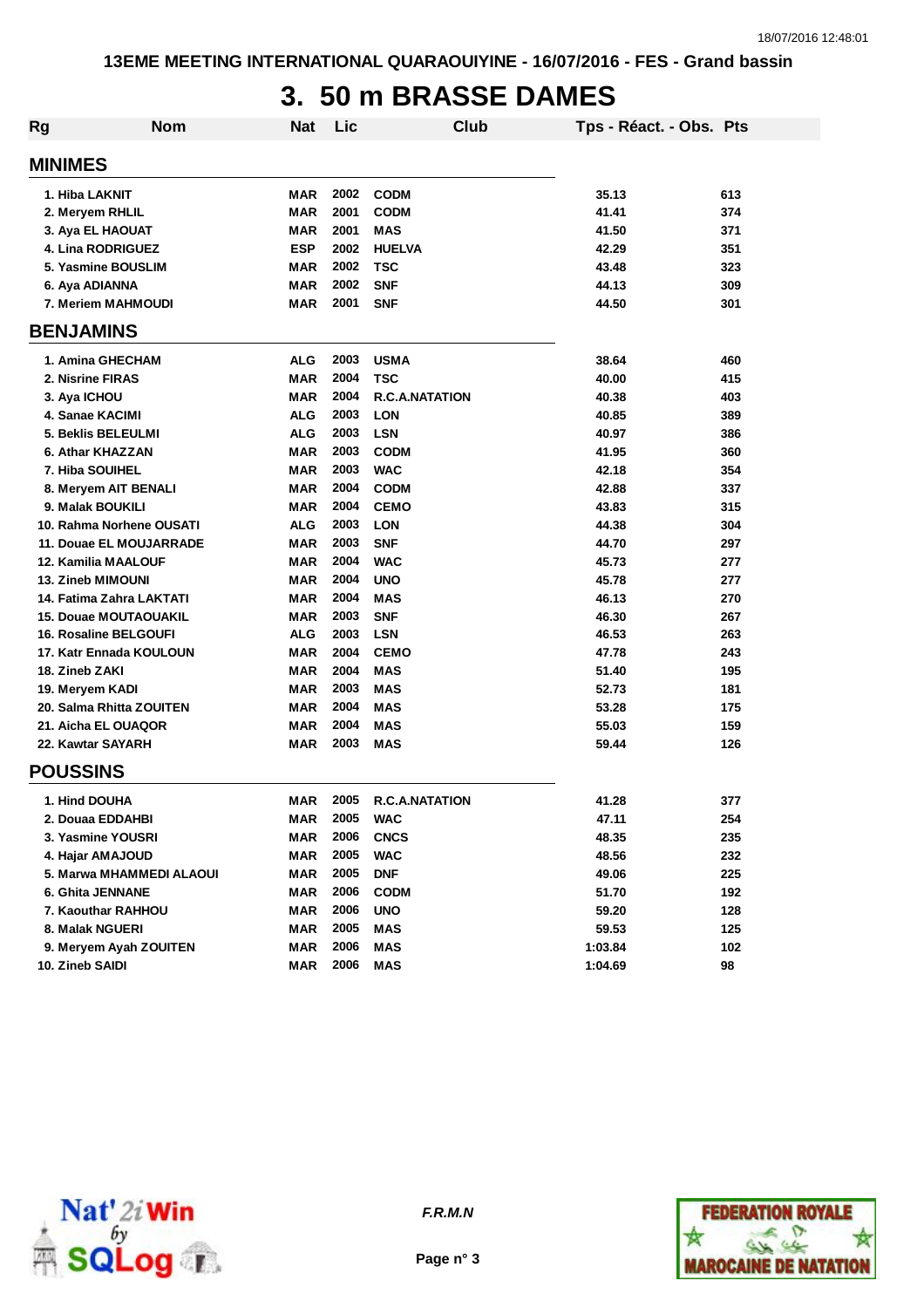## **4. 50 m PAPILLON MESSIEURS**

| Rg               | <b>Nom</b>               | <b>Nat</b> | Lic. | Club          | Tps - Réact. - Obs. Pts |     |
|------------------|--------------------------|------------|------|---------------|-------------------------|-----|
| <b>MINIMES</b>   |                          |            |      |               |                         |     |
|                  | 1. Abdeljabbar REGRAGUI  | <b>MAR</b> | 2001 | <b>CODM</b>   | 27.69                   | 531 |
|                  | 2. Islam BOUSSAHEL       | <b>ALG</b> | 2001 | <b>LSN</b>    | 28.83                   | 471 |
| 3. Mouiz SAHLI   |                          | <b>ALG</b> | 2002 | <b>LSN</b>    | 28.91                   | 467 |
|                  | 4. Monssif Hamza TIJARI  | <b>MAR</b> | 2002 | <b>CODM</b>   | 29.34                   | 447 |
| 5. Billel MADI   |                          | <b>ALG</b> | 2002 | <b>LSN</b>    | 29.88                   | 423 |
|                  | 6. Ilyas BOUDENE         | <b>MAR</b> | 2001 | <b>MAS</b>    | 29.97                   | 419 |
|                  | 7. Abdellah KHARKHACH    | <b>MAR</b> | 2001 | <b>USF</b>    | 31.03                   | 377 |
|                  | 8. Ismail DEBBAGH        | <b>MAR</b> | 2001 | <b>MAS</b>    | 31.95                   | 346 |
|                  | 9. Omar Ahmed ZOUITEN    | <b>MAR</b> | 2002 | <b>MAS</b>    | 32.29                   | 335 |
|                  | 10. Oussama IGHOUD       | <b>MAR</b> | 2002 | <b>UNO</b>    | 33.39                   | 303 |
|                  | 11. Luis DIAZ RUIZ       | <b>ESP</b> | 2002 | <b>HUELVA</b> | 34.60                   | 272 |
|                  | 12. Aymane BADIS         | <b>MAR</b> | 2001 | <b>SNF</b>    | 34.91                   | 265 |
|                  | 13. Aymane SIAHMED OUALI | <b>MAR</b> | 2002 | <b>SNF</b>    | 39.86                   | 178 |
| 14. Yassine MIRI |                          | <b>MAR</b> | 2002 | <b>UNO</b>    | 40.05                   | 175 |
|                  |                          |            |      |               |                         |     |



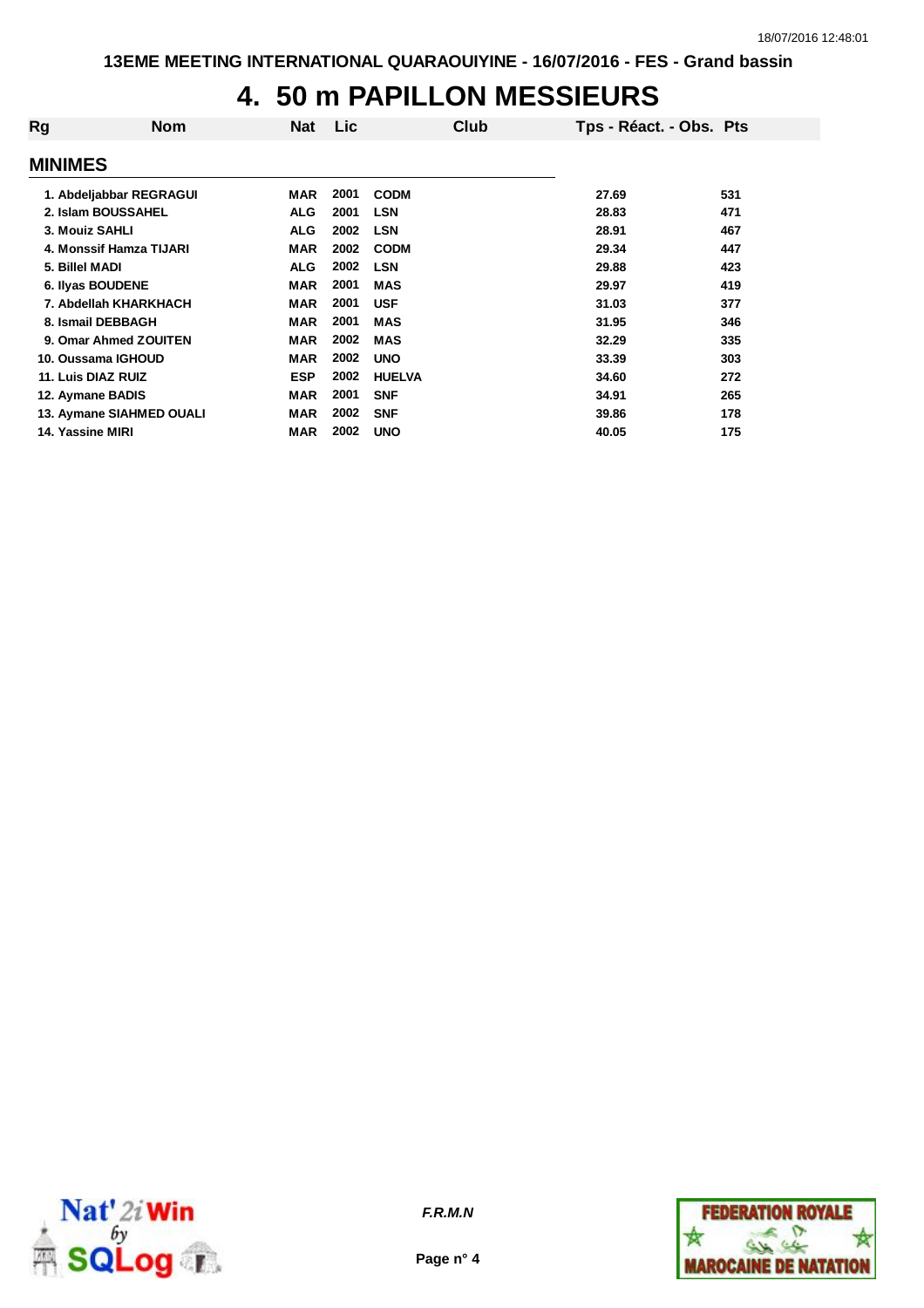# **5. 100 m DOS DAMES**

| Rg<br><b>Nom</b>    |            | Nat Lic |             | Club | Tps - Réact. - Obs. Pts |     |
|---------------------|------------|---------|-------------|------|-------------------------|-----|
| <b>CADETS</b>       |            |         |             |      |                         |     |
| 1. Kenza EL MHAMEDI | MAR        | 1999    | <b>CODM</b> |      | 1:15.29                 | 460 |
| 2. Kenza MSELLEK    | MAR        | 2000    | TSC         |      | 1:18.58                 | 404 |
| 3. Hiba BENBOUZIANE | MAR        | 2000    | <b>TSC</b>  |      | 1:20.41                 | 377 |
| 4. Nada BOUZLAFA    | <b>MAR</b> | 1999    | <b>USF</b>  |      | 1:24.38                 | 326 |



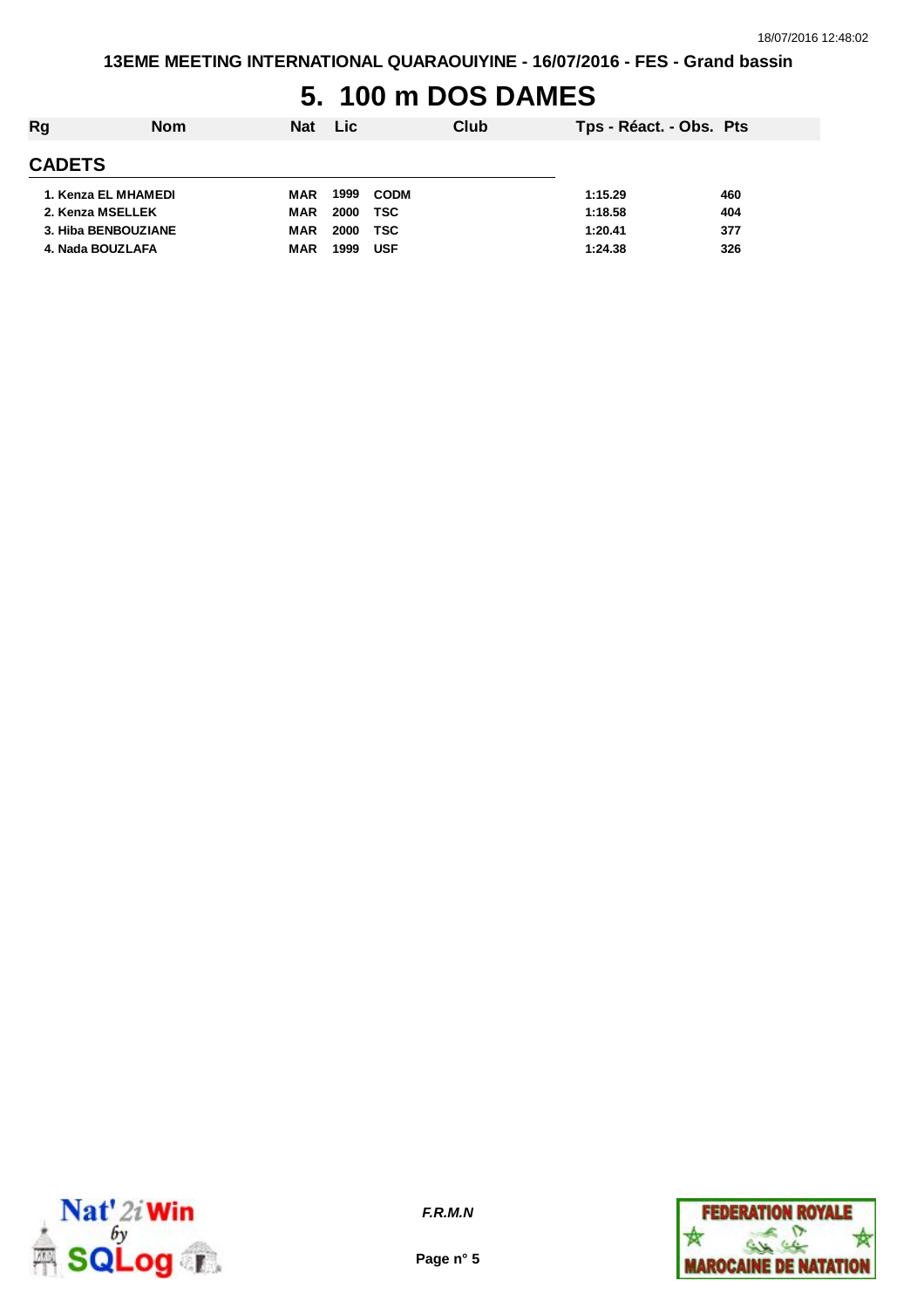## **6. 100 m DOS MESSIEURS**

| Rg             | <b>Nom</b>                  | <b>Nat</b> | <b>Lic</b> | Club        | Tps - Réact. - Obs. Pts |     |
|----------------|-----------------------------|------------|------------|-------------|-------------------------|-----|
| <b>CADETS</b>  |                             |            |            |             |                         |     |
|                | 1. El Mehdi SMOUNI          | <b>MAR</b> | 2000       | <b>CODM</b> | 1:09.31                 | 420 |
|                | 2. Akram Oussama ARROUD     | <b>MAR</b> | 2000       | <b>CODM</b> | 1:11.70                 | 380 |
| 3. Mouad MAKY  |                             | <b>MAR</b> | 2000       | TSC         | 1:11.88                 | 377 |
|                | 4. Hamza BENNOUNA           | <b>MAR</b> | 2000       | <b>USF</b>  | 1:15.77                 | 322 |
|                | 5. Malik EL COUDI EL AMRANI | <b>MAR</b> | 2000       | <b>MAS</b>  | 1:17.78                 | 297 |
|                | 6. Mohammed SEFRAOUI        | <b>MAR</b> | 2000       | <b>UNO</b>  | 1:19.72                 | 276 |
| 7. Omar AZIKOU |                             | <b>MAR</b> | 2000       | <b>KAC</b>  | 1:28.67                 | 201 |
|                | 8. Abdessamad NASSIRI       | <b>MAR</b> | 1999       | <b>UNO</b>  | 1:33.09                 | 173 |
| <b>MINIMES</b> |                             |            |            |             |                         |     |
|                | 1. Djamel LAGAGNA           | <b>ALG</b> | 2001       | <b>LSN</b>  | 1:15.72                 | 322 |



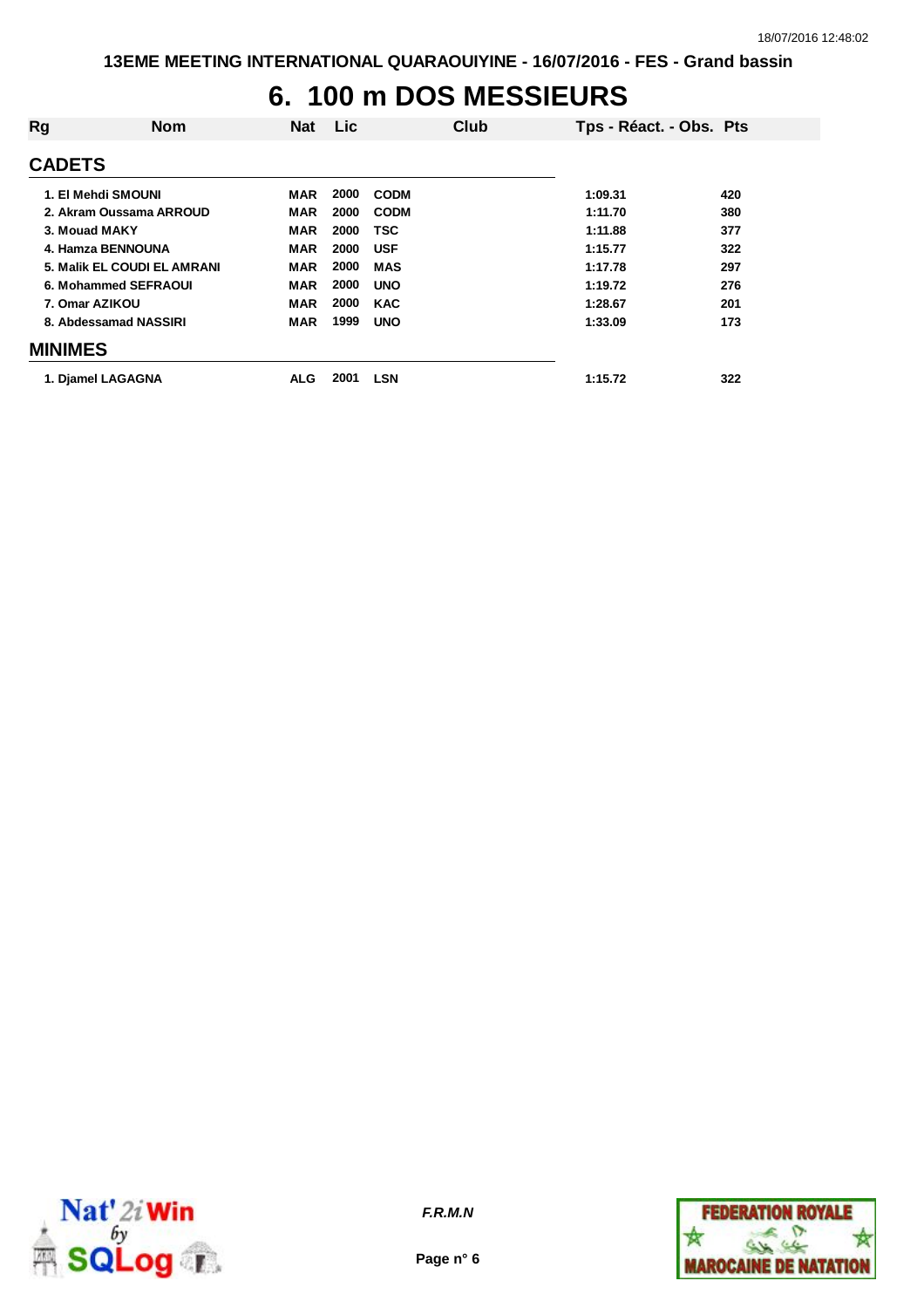# **7. 4 x 50 m 4 NAGES MIXTE**

| Rg | <b>Nom</b>                                          | <b>Nat</b>               | Lic          |                            | <b>Club</b> | Tps - Réact. - Obs. Pts |        |
|----|-----------------------------------------------------|--------------------------|--------------|----------------------------|-------------|-------------------------|--------|
|    | <b>MINIMES</b>                                      |                          |              |                            |             |                         |        |
|    |                                                     |                          |              |                            |             |                         |        |
|    | 1. Omar Ahmed ZOUITEN                               | <b>MAR</b>               | 2002         | <b>MAS</b>                 |             | 2:17.42                 | 0      |
|    | Aya EL HAOUAT                                       | <b>MAR</b><br><b>MAR</b> | 2001<br>2001 | <b>MAS</b><br><b>MAS</b>   |             |                         | 0      |
|    | <b>Ilyas BOUDENE</b><br><b>Fatima Zahra LAKTATI</b> | <b>MAR</b>               | 2004         | <b>MAS</b>                 |             |                         | 0      |
|    |                                                     |                          | 2001         | <b>CODM</b>                |             |                         | 0      |
|    | 2. Abdeljabbar REGRAGUI                             | <b>MAR</b><br><b>MAR</b> | 2002         |                            |             | 2:17.83                 | 0      |
|    | <b>Hiba LAKNIT</b><br>Zakaria BEJJI                 | <b>MAR</b>               | 2003         | <b>CODM</b><br><b>CODM</b> |             |                         | 0<br>0 |
|    | <b>Athar KHAZZAN</b>                                | <b>MAR</b>               | 2003         | <b>CODM</b>                |             |                         | 0      |
|    |                                                     |                          |              |                            |             |                         |        |
|    | <b>BENJAMINS</b>                                    |                          |              |                            |             |                         |        |
|    | 1. Serine BOUHALI                                   | <b>ALG</b>               | 2003         | <b>USMA</b>                |             | 2:11.38                 | 0      |
|    | <b>Amina GHECHAM</b>                                | <b>ALG</b>               | 2003         | <b>USMA</b>                |             |                         | 0      |
|    | <b>Fares BENZIDOUNE</b>                             | <b>ALG</b>               | 2003         | <b>USMA</b>                |             |                         | 0      |
|    | <b>Anis ZEROUNI</b>                                 | <b>ALG</b>               | 2003         | <b>USMA</b>                |             |                         | 0      |
|    | 2. Taha Rayane ZIDELKHIR                            | <b>ALG</b>               | 2003         | <b>LSN</b>                 |             | 2:18.42                 | 0      |
|    | <b>Allaeddine MEDJILI</b>                           | <b>ALG</b>               | 2003         | <b>LSN</b>                 |             |                         | 0      |
|    | <b>Rosaline BELGOUFI</b>                            | <b>ALG</b>               | 2003         | <b>LSN</b>                 |             |                         | 0      |
|    | <b>Beklis BELEULMI</b>                              | <b>ALG</b>               | 2003         | <b>LSN</b>                 |             |                         | 0      |
|    | 3. Sarah CHATER                                     | <b>ALG</b>               | 2003         | <b>LON</b>                 |             | 2:20.22                 | 0      |
|    | <b>Mohamed Racime OUARAS</b>                        | <b>ALG</b>               | 2003         | <b>LON</b>                 |             |                         | 0      |
|    | <b>Rahma Norhene OUSATI</b>                         | <b>ALG</b>               | 2003         | <b>LON</b>                 |             |                         | 0      |
|    | <b>Abderrahmen DJELOULI</b>                         | <b>ALG</b>               | 2003         | <b>LON</b>                 |             |                         | 0      |
|    | 4. Douae EL MOUJARRADE                              | <b>MAR</b>               | 2003         | <b>SNF</b>                 |             | 2:22.58                 | 0      |
|    | <b>Ayman MEFETTAR</b>                               | <b>MAR</b>               | 2003         | <b>SNF</b>                 |             |                         | 0      |
|    | <b>Adnane BENADADA</b>                              | <b>MAR</b>               | 2003         | <b>SNF</b>                 |             |                         | 0      |
|    | <b>Imane KANDILI</b>                                | <b>MAR</b>               | 2003         | <b>SNF</b>                 |             |                         | 0      |
|    | 5. Zakaria NAJAH                                    | <b>MAR</b>               | 2003         | <b>CEMO</b>                |             | 2:46.88                 | 0      |
|    | <b>Malak BOUKILI</b>                                | <b>MAR</b>               | 2004         | <b>CEMO</b>                |             |                         | 0      |
|    | <b>Omar KHERCHOUCH</b>                              | <b>MAR</b>               | 2003         | <b>CEMO</b>                |             |                         | 0      |
|    | <b>Katr Ennada KOULOUN</b>                          | MAR                      | 2004         | <b>CEMO</b>                |             |                         | 0      |



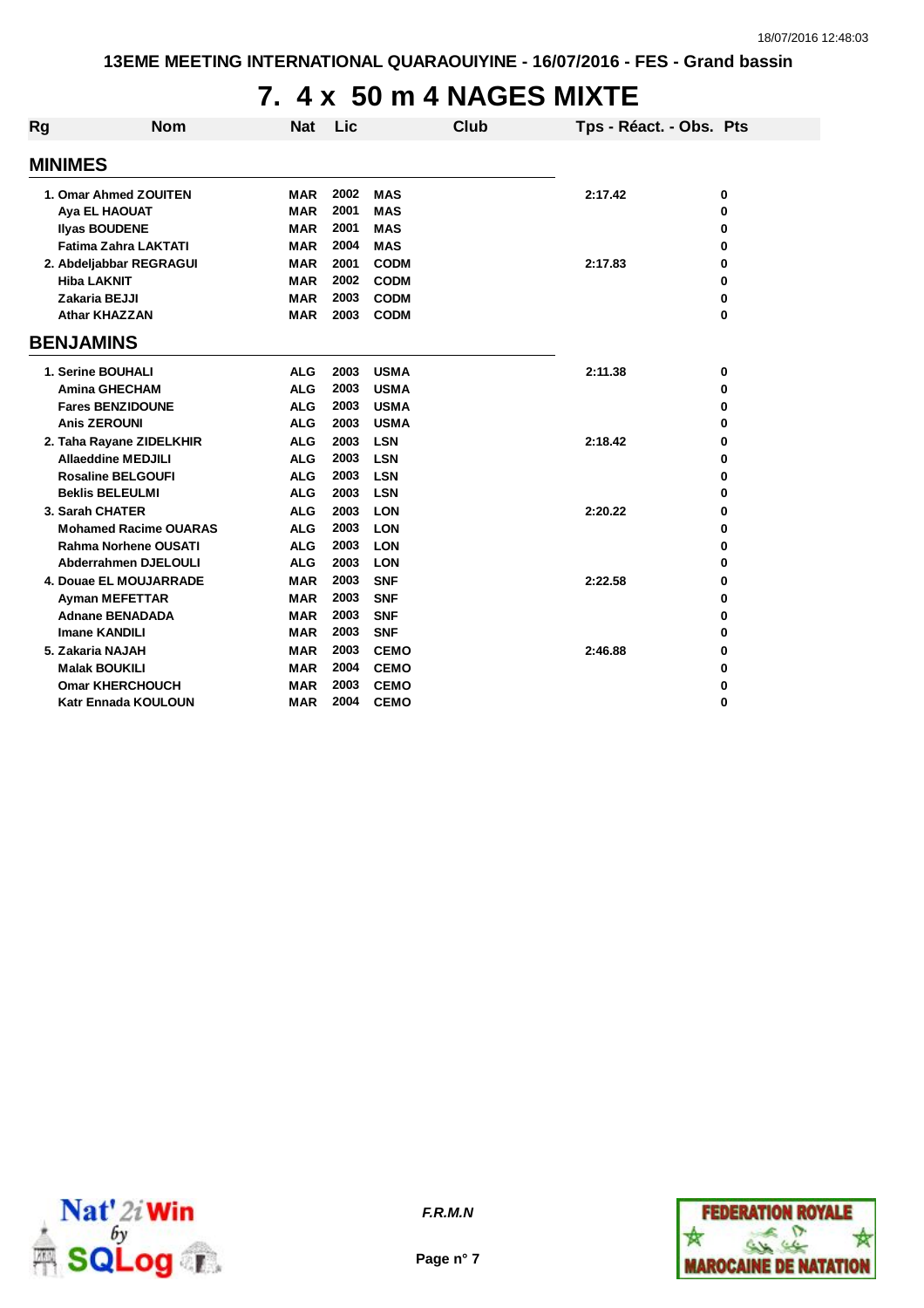## **8. 50 m BRASSE MESSIEURS**

| Rg                           | <b>Nom</b>                      | Nat        | Lic  | <b>Club</b>           | Tps - Réact. - Obs. Pts |          |
|------------------------------|---------------------------------|------------|------|-----------------------|-------------------------|----------|
| <b>BENJAMINS</b>             |                                 |            |      |                       |                         |          |
| 1. Houdaifa HADDAD           |                                 | <b>ALG</b> | 2003 | <b>LSN</b>            | 35.98                   | 407      |
|                              | 2. Mohamed Racime OUARAS        | <b>ALG</b> | 2003 | <b>LON</b>            | 37.72                   | 353      |
| 3. Walid DEQQAOUI            |                                 | <b>MAR</b> | 2003 | <b>USF</b>            | 38.02                   | 345      |
| 3. Allaeddine MEDJILI        |                                 | <b>ALG</b> | 2003 | <b>LSN</b>            | 38.02                   | 345      |
| 5. Oussama ALLAM             |                                 | <b>ALG</b> | 2004 | <b>USMA</b>           | 38.47                   | 333      |
| 6. Zakaria BEJJI             |                                 | <b>MAR</b> | 2003 | <b>CODM</b>           | 39.91                   | 298      |
|                              | 7. Abderrahmen DJELOULI         | <b>ALG</b> | 2003 | <b>LON</b>            | 40.81                   | 279      |
|                              | 8. Rayane AMAR KHODJA           | <b>ALG</b> | 2003 | <b>USMA</b>           | 41.13                   | 272      |
| 9. Younes IDRISSI            |                                 | <b>MAR</b> | 2003 | <b>DNF</b>            | 41.28                   | 269      |
| 9. Ayman MEFETTAR            |                                 | <b>MAR</b> | 2003 | <b>SNF</b>            | 41.28                   | 269      |
|                              | 11. Abdelmouiz LAMFEDEL         | <b>MAR</b> | 2003 | <b>CODM</b>           | 42.31                   | 250      |
|                              | 12. Mohammed MOUISSE            | <b>MAR</b> | 2004 | <b>USF</b>            | 42.34                   | 250      |
| 13. Mohamed RAFILI           |                                 | <b>MAR</b> | 2004 | <b>R.C.A.NATATION</b> | 42.98                   | 239      |
|                              | <b>14. Walid EL BOURAKKADI</b>  | <b>MAR</b> | 2003 | <b>SNF</b>            | 43.09                   | 237      |
|                              | <b>15. Mohamed Badr OUAMMOU</b> | <b>MAR</b> | 2004 | <b>WAC</b>            | 43.50                   | 230      |
| <b>16. Omar KHERCHOUCH</b>   |                                 | <b>MAR</b> | 2003 | <b>CEMO</b>           | 44.81                   | 210      |
| 17. Aymen TAJEDDINE          |                                 | <b>MAR</b> | 2003 | <b>CNCS</b>           | 46.50                   | 188      |
|                              | 18. Mohamed Amine MAHLI         | <b>MAR</b> | 2003 | <b>R.C.A.NATATION</b> | 47.63                   | 175      |
| 19. Zakaria NAJAH            |                                 | <b>MAR</b> | 2003 | <b>CEMO</b>           | 48.78                   | 163      |
| 20. Ismail EL YOUSFI         |                                 | <b>MAR</b> | 2004 | <b>WAC</b>            | 49.53                   | 156      |
| 21. Ilyass REMMANE           |                                 | <b>MAR</b> | 2003 | <b>UNO</b>            | 49.78                   | 153      |
| 22. Aymane NASSIRI           |                                 | <b>MAR</b> | 2004 | <b>UNO</b>            | 50.47                   | 147      |
| 23. Adil NOUIRA              |                                 | <b>MAR</b> | 2004 | <b>KAC</b>            | 51.72                   | 137      |
| 24. Yasser AL BAKRACHI       |                                 | <b>MAR</b> | 2004 | <b>CKM</b>            | 1:01.73                 | 80       |
|                              | 25. Idriss EL M'BARKI KADIRI    | <b>MAR</b> | 2004 | <b>KAC</b>            | 1:11.14                 | 52       |
| <b>NC. Saad ALEM</b>         |                                 | <b>MAR</b> | 2004 | <b>MAS</b>            | Dsq NI                  | 0        |
| <b>POUSSINS</b>              |                                 |            |      |                       |                         |          |
| 1. Ismail DEQQAOUI           |                                 | <b>MAR</b> | 2005 | <b>USF</b>            | 42.06                   | 255      |
| 2. Yahya NACHAT              |                                 | <b>MAR</b> | 2006 | <b>WAC</b>            | 51.06                   | 142      |
| 3. Ismail ALEM               |                                 | <b>MAR</b> | 2005 | <b>MAS</b>            | 51.51                   | 138      |
| 4. Ayman BOUCETTA            |                                 | <b>MAR</b> | 2005 | <b>CNN</b>            | 52.52                   | 130      |
| 5. Boubker SAYARH            |                                 | <b>MAR</b> | 2005 | <b>MAS</b>            | 1:01.06                 | 83       |
|                              | 6. Mouhamed DOUKALI             | <b>MAR</b> | 2006 | <b>KAC</b>            | 1:20.97                 | 35       |
|                              | NC. Mohamed Salah Eddine RAHHOU | <b>MAR</b> | 2005 | <b>UNO</b>            | Dsq NI                  | 0        |
| <b>NC. Zakaria ALACHBILI</b> |                                 | <b>MAR</b> | 2006 | <b>WAC</b>            | Dsq Nl                  | $\bf{0}$ |



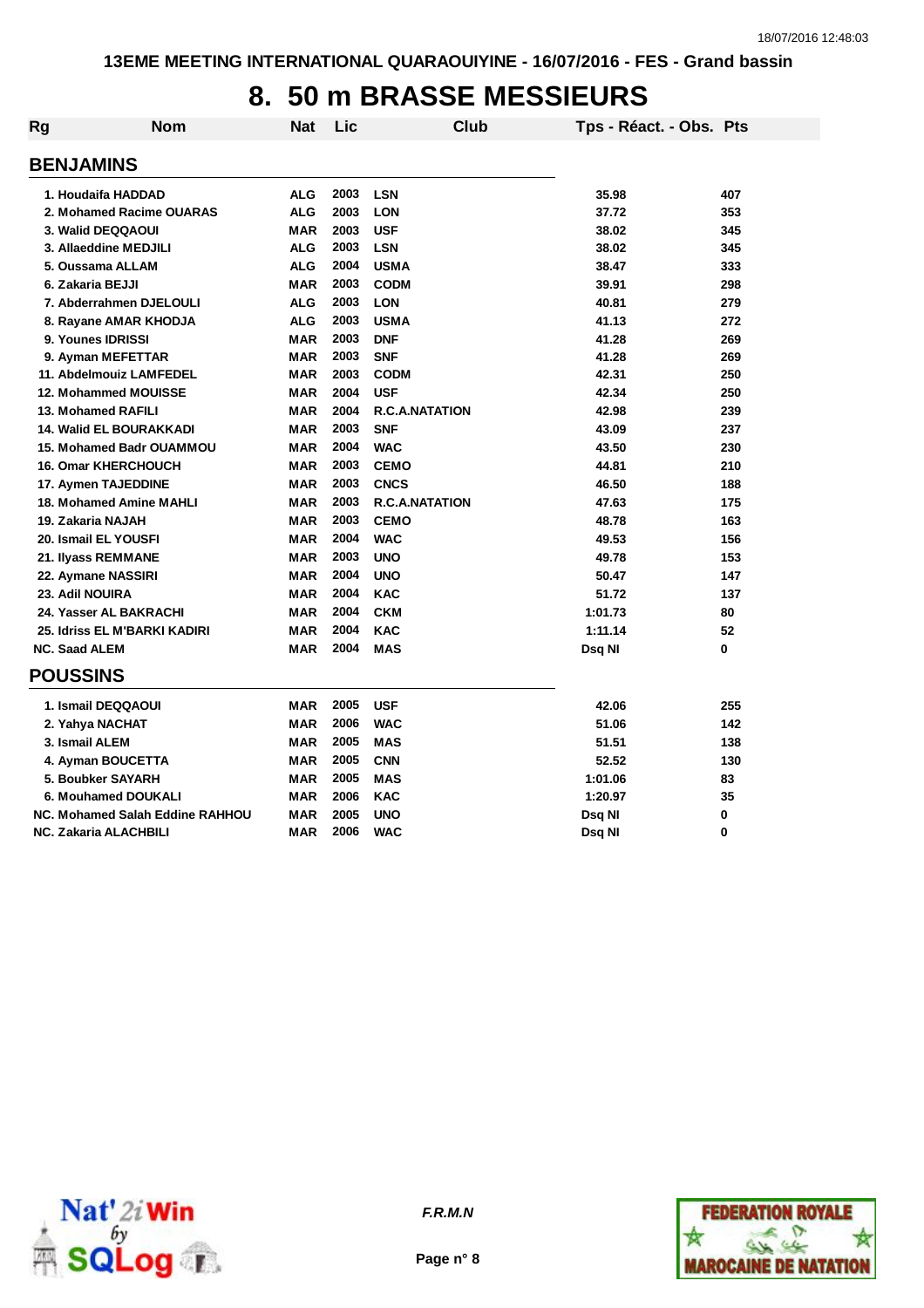### **9. 50 m PAPILLON DAMES**

| Rg                 | <b>Nom</b> | <b>Nat</b> | <b>Lic</b> |               | Club | Tps - Réact. - Obs. Pts |     |
|--------------------|------------|------------|------------|---------------|------|-------------------------|-----|
| <b>MINIMES</b>     |            |            |            |               |      |                         |     |
| 1. Hiba LAKNIT     |            | MAR        | 2002       | <b>CODM</b>   |      | 31.59                   | 462 |
| 2. Hiba RIMY       |            | <b>MAR</b> | 2001       | <b>TSC</b>    |      | 31.91                   | 448 |
| 3. Meryem RHLIL    |            | <b>MAR</b> | 2001       | <b>CODM</b>   |      | 32.47                   | 426 |
| 4. Salma REGRAGUI  |            | <b>MAR</b> | 2002       | <b>USF</b>    |      | 32.97                   | 407 |
| 5. Lina RODRIGUEZ  |            | <b>ESP</b> | 2002       | <b>HUELVA</b> |      | 33.20                   | 398 |
| 6. Yasmine BOUSLIM |            | <b>MAR</b> | 2002       | <b>TSC</b>    |      | 36.38                   | 302 |
| 7. Aya ADIANNA     |            | <b>MAR</b> | 2002       | <b>SNF</b>    |      | 36.73                   | 294 |
| 8. Aya EL HAOUAT   |            | <b>MAR</b> | 2001       | <b>MAS</b>    |      | 39.47                   | 237 |
| 9. Oumaima DIOURI  |            | <b>MAR</b> | 2002       | <b>SNF</b>    |      | 42.30                   | 192 |



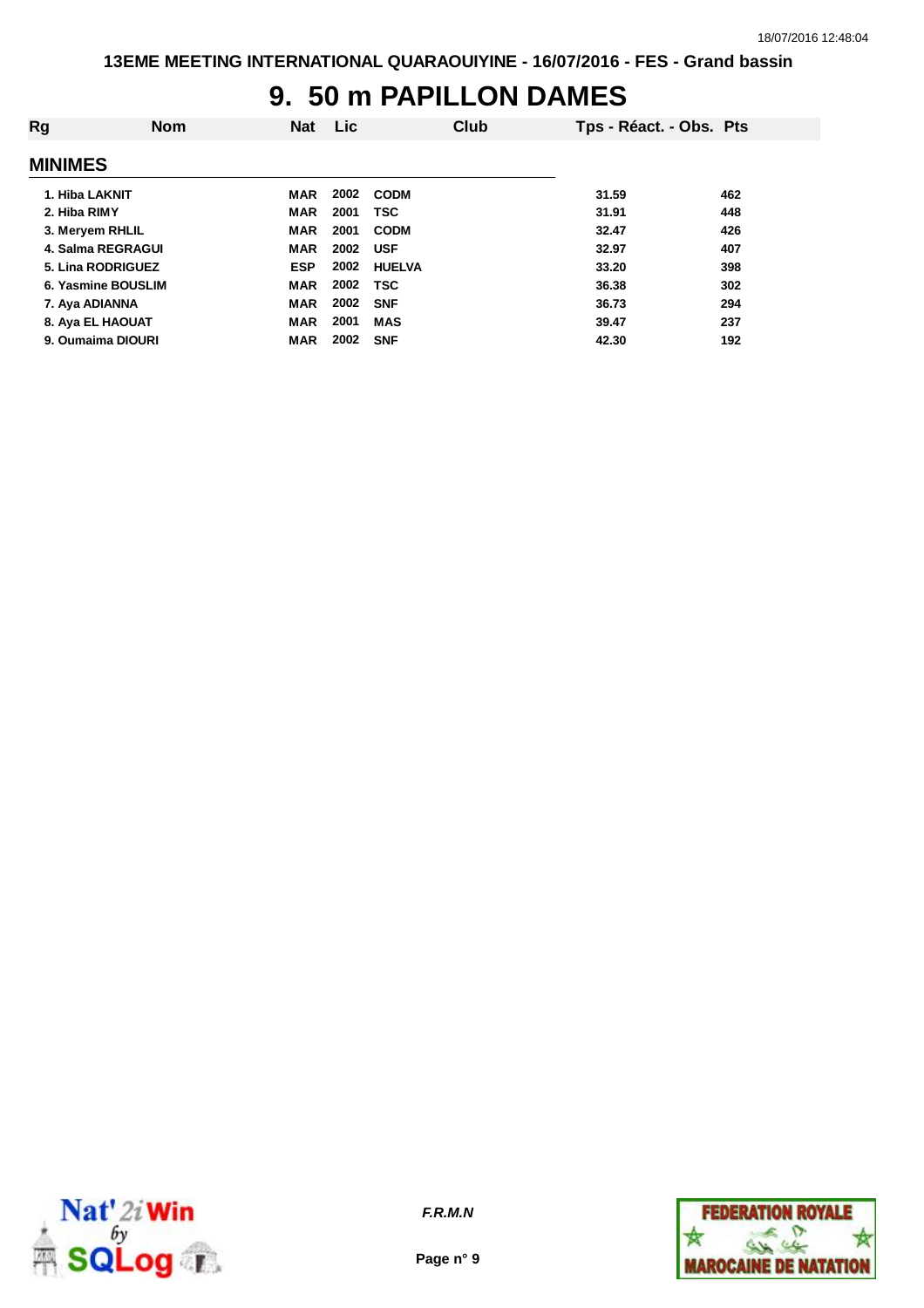## **10. 100 m NAGE LIBRE DAMES**

| Rg              | <b>Nom</b>          | <b>Nat</b> | <b>Lic</b> | Club        | Tps - Réact. - Obs. Pts |     |
|-----------------|---------------------|------------|------------|-------------|-------------------------|-----|
| <b>CADETS</b>   |                     |            |            |             |                         |     |
| 1. Hajar RACHDI |                     | MAR        | 2000       | TSC         | 1:05.11                 | 511 |
|                 | 2. Hiba BENBOUZIANE | <b>MAR</b> | 2000       | TSC         | 1:05.22                 | 509 |
|                 | 3. Kenza EL MHAMEDI | <b>MAR</b> | 1999       | <b>CODM</b> | 1:05.91                 | 493 |
| 4. Rim DIOURI   |                     | MAR        | 2000       | <b>CODM</b> | 1:07.81                 | 452 |
| 5. Salma YAHYA  |                     | MAR        | 2000       | <b>SNF</b>  | 1:20.97                 | 265 |
|                 |                     |            |            |             |                         |     |



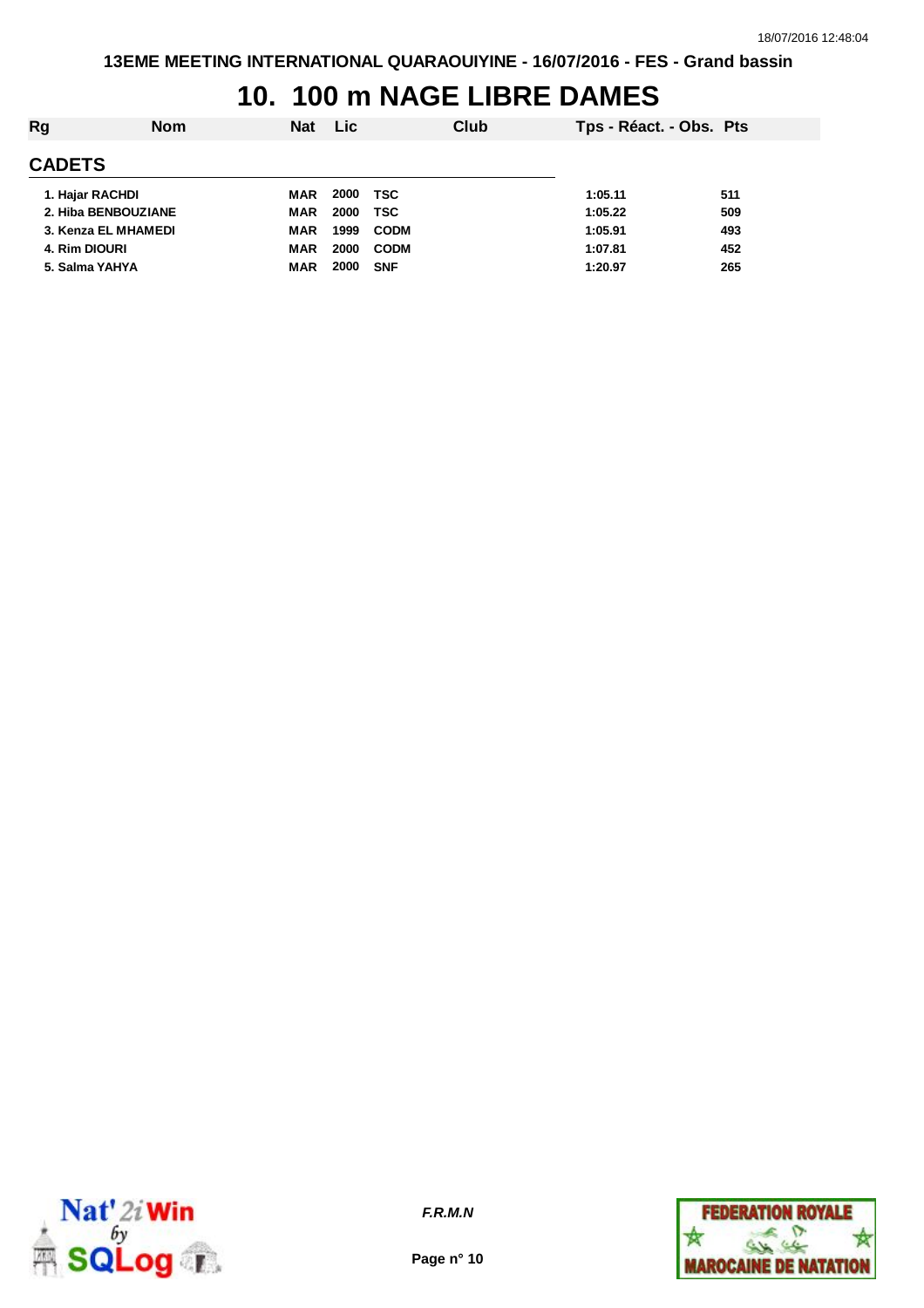### **11. 100 m NAGE LIBRE MESSIEURS**

| Rg             | <b>Nom</b>                         | <b>Nat</b> | Lic  |             | Club | Tps - Réact. - Obs. Pts |     |
|----------------|------------------------------------|------------|------|-------------|------|-------------------------|-----|
| <b>CADETS</b>  |                                    |            |      |             |      |                         |     |
|                | <b>1. Ali SADOUK</b>               | MAR        | 1999 | <b>USF</b>  |      | 57.83                   | 533 |
|                | 2. Othmane EL MOUSSAMI             | MAR        | 1999 | <b>CODM</b> |      | 1:01.35                 | 447 |
|                | 3. Hamza BENNOUNA                  | <b>MAR</b> | 2000 | <b>USF</b>  |      | 1:01.78                 | 437 |
|                | 4. Mouad MAKY                      | <b>MAR</b> | 2000 | <b>TSC</b>  |      | 1:04.19                 | 390 |
|                | 5. Mohammed SEFRAOUI               | <b>MAR</b> | 2000 | <b>UNO</b>  |      | 1:06.25                 | 355 |
|                | <b>6. Malik EL COUDI EL AMRANI</b> | MAR        | 2000 | <b>MAS</b>  |      | 1:07.78                 | 331 |
|                | 7. Omar AZIKOU                     | <b>MAR</b> | 2000 | <b>KAC</b>  |      | 1:13.42                 | 260 |
|                | 8. Ahmed SABOUNI                   | <b>MAR</b> | 2000 | <b>UNO</b>  |      | 1:14.72                 | 247 |
| <b>MINIMES</b> |                                    |            |      |             |      |                         |     |
|                | 1. Islam BOUSSAHEL                 | <b>ALG</b> | 2001 | <b>LSN</b>  |      | 1:02.63                 | 420 |
| 2. Billel MADI |                                    | <b>ALG</b> | 2002 | <b>LSN</b>  |      | 1:04.28                 | 388 |
|                |                                    |            |      |             |      |                         |     |



**Page n° 11**

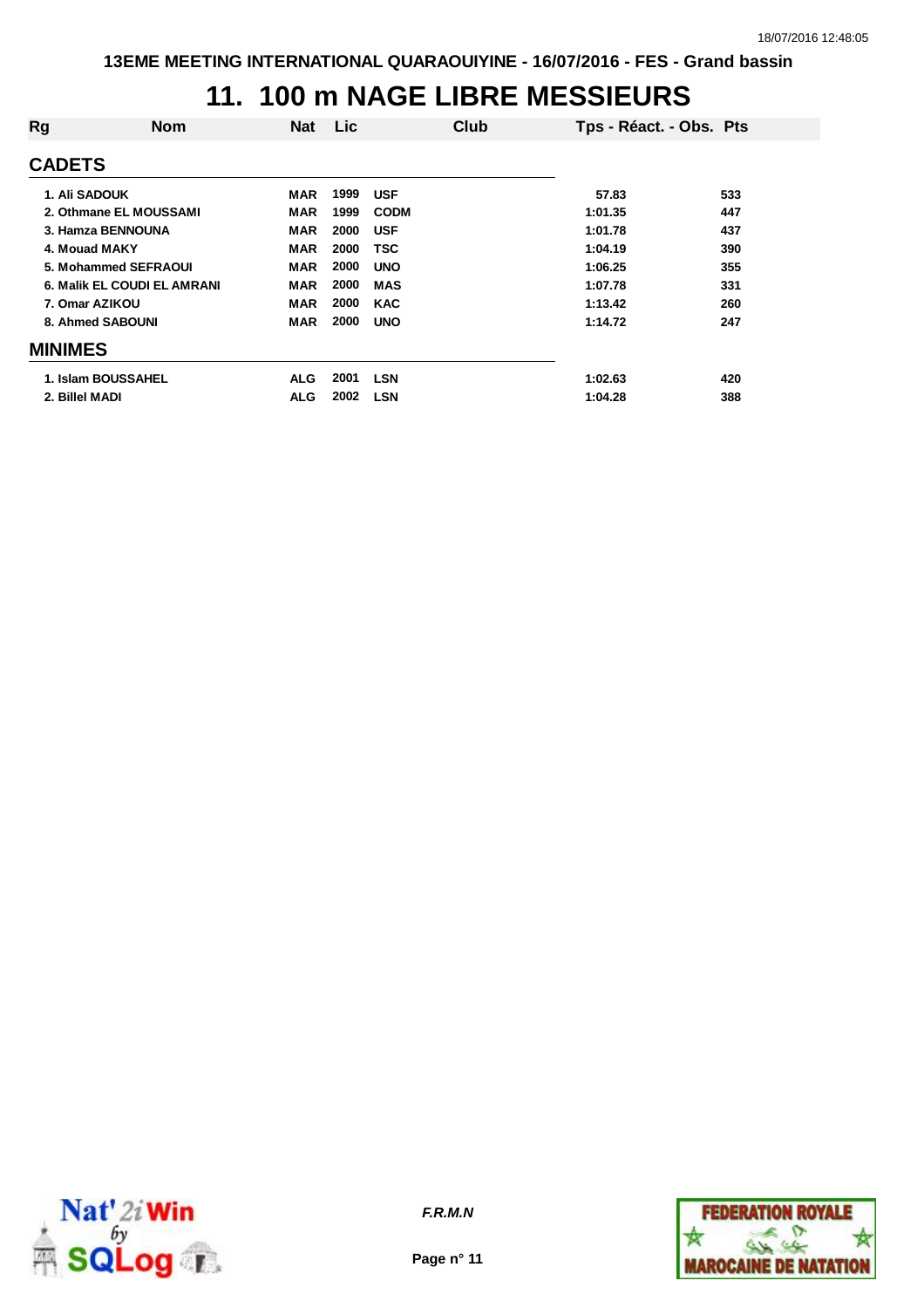## **12. 50 m NAGE LIBRE MESSIEURS**

| <b>Rg</b>                | <b>Nom</b>                      | Nat        | Lic  | Club                  | Tps - Réact. - Obs. Pts |     |
|--------------------------|---------------------------------|------------|------|-----------------------|-------------------------|-----|
| <b>BENJAMINS</b>         |                                 |            |      |                       |                         |     |
| 1. Anis ZEROUNI          |                                 | <b>ALG</b> | 2003 | <b>USMA</b>           | 27.38                   | 445 |
|                          | 2. Houdaifa HADDAD              | <b>ALG</b> | 2003 | <b>LSN</b>            | 28.23                   | 406 |
|                          | 3. Mohamed Racime OUARAS        | <b>ALG</b> | 2003 | <b>LON</b>            | 28.38                   | 400 |
|                          | 4. Fares BENZIDOUNE             | <b>ALG</b> | 2003 | <b>USMA</b>           | 28.45                   | 397 |
|                          | 5. Walid DEQQAOUI               | <b>MAR</b> | 2003 | <b>USF</b>            | 29.19                   | 367 |
|                          | 6. Adnane BENADADA              | MAR        | 2003 | <b>SNF</b>            | 30.00                   | 338 |
|                          | 7. Mohammed MOUISSE             | <b>MAR</b> | 2004 | <b>USF</b>            | 30.19                   | 332 |
|                          | 8. El Mehdi LAANAYA             | <b>MAR</b> | 2003 | <b>TSC</b>            | 30.66                   | 317 |
|                          | 9. Taha Rayane ZIDELKHIR        | <b>ALG</b> | 2003 | <b>LSN</b>            | 31.19                   | 301 |
|                          | 10. Ayman MEFETTAR              | <b>MAR</b> | 2003 | <b>SNF</b>            | 31.40                   | 295 |
|                          | 11. Aymen TAJEDDINE             | MAR        | 2003 | <b>CNCS</b>           | 31.80                   | 284 |
|                          | 12. Mohamed Mounib TOUATI       | MAR        | 2003 | <b>CODM</b>           | 31.91                   | 281 |
|                          | 13. Abderrahmen DJELOULI        | <b>ALG</b> | 2003 | <b>LON</b>            | 32.80                   | 259 |
|                          | 14. Ismail EL YOUSFI            | <b>MAR</b> | 2004 | <b>WAC</b>            | 33.34                   | 246 |
|                          | <b>15. Mohamed Badr OUAMMOU</b> | <b>MAR</b> | 2004 | <b>WAC</b>            | 33.67                   | 239 |
|                          | <b>16. Mohamed Amine MAHLI</b>  | MAR        | 2003 | <b>R.C.A.NATATION</b> | 33.91                   | 234 |
| 17. Younes IDRISSI       |                                 | MAR        | 2003 | <b>DNF</b>            | 34.26                   | 227 |
| 18. Mahdi YAHYA          |                                 | <b>MAR</b> | 2003 | <b>CODM</b>           | 34.34                   | 225 |
|                          | <b>19. Omar KHERCHOUCH</b>      | <b>MAR</b> | 2003 | <b>CEMO</b>           | 34.56                   | 221 |
|                          | 20. Ilyass REMMANE              | <b>MAR</b> | 2003 | <b>UNO</b>            | 35.06                   | 212 |
|                          | 21. Mohammed Amine CHETOUANE    | <b>MAR</b> | 2003 | <b>CEMO</b>           | 35.61                   | 202 |
| 22. Saad ALEM            |                                 | MAR        | 2004 | <b>MAS</b>            | 37.08                   | 179 |
|                          | 23. Yassine MAKNASSI SALIME     | <b>MAR</b> | 2004 | <b>MAS</b>            | 37.72                   | 170 |
| <b>24. Saad NAITIDIR</b> |                                 | <b>MAR</b> | 2003 | <b>UNO</b>            | 39.56                   | 147 |
| 25. Adil NOUIRA          |                                 | <b>MAR</b> | 2004 | <b>KAC</b>            | 41.34                   | 129 |
|                          | 26. Idriss EL M'BARKI KADIRI    | MAR        | 2004 | <b>KAC</b>            | 47.97                   | 82  |
|                          | 27. Othmane ZAITOUNE            | MAR        | 2004 | <b>MAS</b>            | 52.97                   | 61  |
|                          | 28. Yasser AL BAKRACHI          | <b>MAR</b> | 2004 | <b>CKM</b>            | 54.66                   | 55  |
| <b>POUSSINS</b>          |                                 |            |      |                       |                         |     |
|                          | 1. Ayman BOUCETTA               | MAR        | 2005 | <b>CNN</b>            | 34.16                   | 229 |
| 2. Yasser MAHLI          |                                 | <b>MAR</b> | 2006 | <b>R.C.A.NATATION</b> | 35.62                   | 202 |
|                          | 3. Mehdi ZEHNOUNI               | <b>MAR</b> | 2005 | <b>DHJ</b>            | 35.93                   | 197 |
| 4. Yahya NACHAT          |                                 | <b>MAR</b> | 2006 | <b>WAC</b>            | 36.45                   | 188 |
|                          | 5. Aymane TLEMCANI              | <b>MAR</b> | 2006 | <b>DNF</b>            | 37.35                   | 175 |
| 6. Ismail ALEM           |                                 | <b>MAR</b> | 2005 | <b>MAS</b>            | 38.20                   | 164 |
|                          | 7. Zakaria ALACHBILI            | <b>MAR</b> | 2006 | <b>WAC</b>            | 38.85                   | 155 |
|                          | 8. Boubker SAYARH               | MAR        | 2005 | <b>MAS</b>            | 45.19                   | 99  |
| 9. Adam ARFAQ            |                                 | MAR        | 2006 | <b>MAS</b>            | 56.66                   | 50  |
|                          | 10. Mouhamed DOUKALI            | <b>MAR</b> | 2006 | <b>KAC</b>            | 1:09.16                 | 27  |



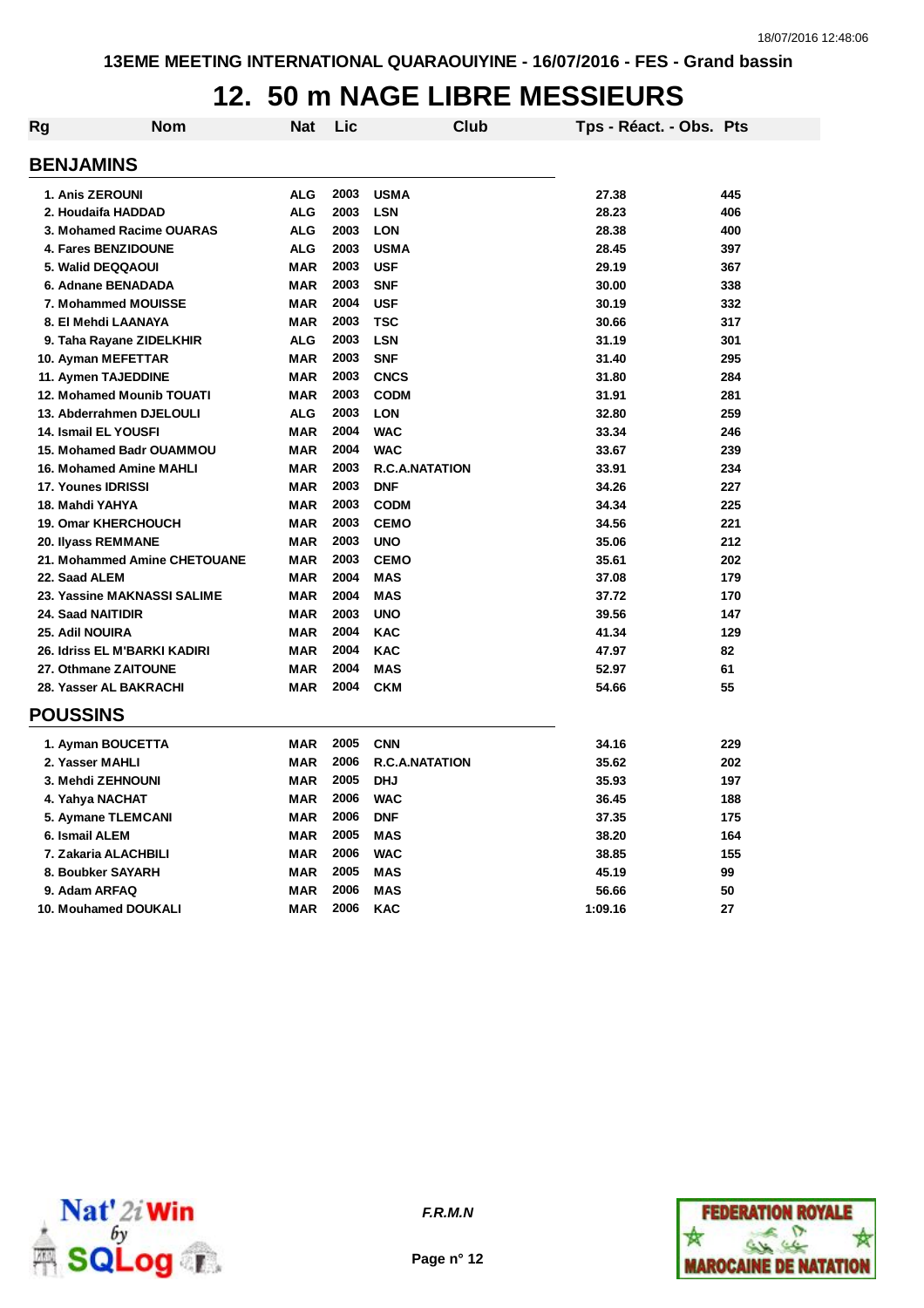# **13. 50 m NAGE LIBRE DAMES**

| <b>Rg</b>               | <b>Nom</b>                       | <b>Nat</b> | Lic  |             | <b>Club</b> | Tps - Réact. - Obs. Pts |     |
|-------------------------|----------------------------------|------------|------|-------------|-------------|-------------------------|-----|
|                         | <b>BENJAMINS</b>                 |            |      |             |             |                         |     |
|                         | 1. Serine BOUHALI                | <b>ALG</b> | 2003 | <b>USMA</b> |             | 30.31                   | 480 |
|                         | 2. Douae EL MOUJARRADE           | <b>MAR</b> | 2003 | <b>SNF</b>  |             | 31.36                   | 433 |
| 3. Amina GHECHAM        |                                  | <b>ALG</b> | 2003 | <b>USMA</b> |             | 31.53                   | 426 |
| 4. Rahma Norhene OUSATI |                                  | <b>ALG</b> | 2003 | <b>LON</b>  |             | 31.59                   | 424 |
| 5. Imane KANDILI        |                                  | <b>MAR</b> | 2003 | <b>SNF</b>  |             | 32.36                   | 394 |
|                         | 6. Aicha EL BEKALI               | <b>MAR</b> | 2004 | A.S.F.A.R   |             | 32.41                   | 392 |
|                         | 7. Malak BOUKILI                 | <b>MAR</b> | 2004 | <b>CEMO</b> |             | 32.97                   | 373 |
|                         | 8. Sarah CHATER                  | <b>ALG</b> | 2003 | <b>LON</b>  |             | 33.08                   | 369 |
|                         | 9. Meryem AIT BENALI             | <b>MAR</b> | 2004 | <b>CODM</b> |             | 33.63                   | 351 |
|                         | 10. Fatima Zahra LAKTATI         | <b>MAR</b> | 2004 | <b>MAS</b>  |             | 33.73                   | 348 |
|                         | 11. Imane BAMHAOUED              | <b>MAR</b> | 2004 | A.S.F.A.R   |             | 33.88                   | 343 |
|                         | 12. Wiam BAQARROU                | <b>MAR</b> | 2004 | <b>CODM</b> |             | 34.27                   | 332 |
|                         | 13. Chahd ALAMI                  | <b>MAR</b> | 2004 | <b>DNF</b>  |             | 35.05                   | 310 |
|                         | 14. Mayare YAHIA                 | <b>MAR</b> | 2003 | <b>DHJ</b>  |             | 36.73                   | 269 |
|                         | <b>15. Chaymae MAHDAOUI</b>      | <b>MAR</b> | 2004 | <b>CEMO</b> |             | 37.50                   | 253 |
|                         | <b>16. Zineb MIMOUNI</b>         | <b>MAR</b> | 2004 | <b>UNO</b>  |             | 37.98                   | 244 |
|                         | 17. Salma Rhitta ZOUITEN         | <b>MAR</b> | 2004 | <b>MAS</b>  |             | 38.94                   | 226 |
|                         | 18. Aicha EL OUAQOR              | <b>MAR</b> | 2004 | <b>MAS</b>  |             | 41.78                   | 183 |
|                         | 19. Zineb ZAKI                   | <b>MAR</b> | 2004 | <b>MAS</b>  |             | 46.07                   | 136 |
|                         | 20. Kawtar SAYARH                | <b>MAR</b> | 2003 | <b>MAS</b>  |             | 46.13                   | 136 |
|                         | 21. Meryem KADI                  | <b>MAR</b> | 2003 | <b>MAS</b>  |             | 46.25                   | 135 |
|                         | 22. Aya FILALI                   | <b>MAR</b> | 2004 | <b>MAS</b>  |             | 50.88                   | 101 |
|                         | <b>POUSSINS</b>                  |            |      |             |             |                         |     |
|                         | 1. Douaa EDDAHBI                 | <b>MAR</b> | 2005 | <b>WAC</b>  |             | 33.66                   | 350 |
|                         | 2. IIIi BELHOCINE                | <b>MAR</b> | 2005 | <b>WAC</b>  |             | 34.16                   | 335 |
|                         | 3. Yasmine YOUSRI                | <b>MAR</b> | 2006 | <b>CNCS</b> |             | 35.13                   | 308 |
|                         | <b>4. Rim IDRISSI ROCHI ISSI</b> | <b>MAR</b> | 2005 | <b>DNF</b>  |             | 35.38                   | 301 |
|                         | 5. Wissal ELMARDI                | <b>MAR</b> | 2006 | <b>CODM</b> |             | 37.20                   | 259 |
|                         | 6. Marwa MHAMMEDI ALAOUI         | <b>MAR</b> | 2005 | <b>DNF</b>  |             | 37.83                   | 246 |
|                         | 7. Ghita JENNANE                 | <b>MAR</b> | 2006 | <b>CODM</b> |             | 39.66                   | 214 |
|                         | 8. Zineb BOULMAN                 | <b>MAR</b> | 2006 | <b>MAS</b>  |             | 45.13                   | 145 |
|                         | 9. Malak NGUERI                  | <b>MAR</b> | 2005 | <b>MAS</b>  |             | 46.31                   | 134 |
|                         | 10. Kaouthar RAHHOU              | <b>MAR</b> | 2006 | <b>UNO</b>  |             | 48.09                   | 120 |
|                         | 11. Meryem Ayah ZOUITEN          | <b>MAR</b> | 2006 | <b>MAS</b>  |             | 55.16                   | 79  |
|                         | 12. Zineb SAIDI                  | <b>MAR</b> | 2006 | <b>MAS</b>  |             | 59.63                   | 63  |
|                         | NC. Maissam YAHIA                | <b>MAR</b> | 2005 | <b>DHJ</b>  |             | Dsg FD                  | 0   |